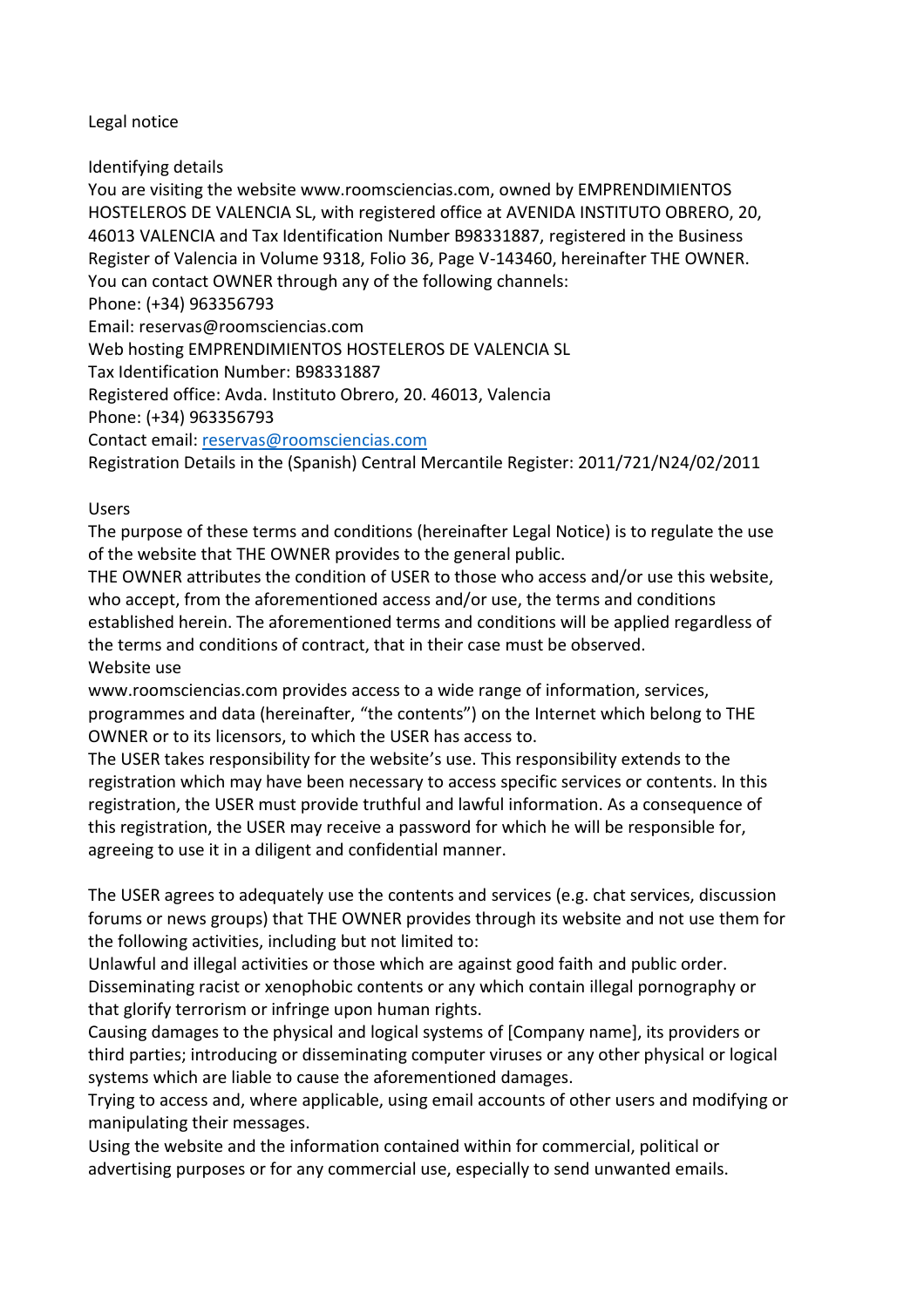THE OWNER reserves the right to remove all contents and comments which infringe on respect for personal dignity, are of a discriminating, xenophobic, racist or pornographic nature or threatening towards children or young people, public order and public safety or that, to his understanding, are not suitable for publication. In any case, THE OWNER shall not be responsible for the opinions posted by users in forums, chat rooms or other participation channels.

## Data protection

Everything related to the personal data protection policy is stated in the privacy policy document.

# Contents. Intellectual and industrial property

THE OWNER owns all the intellectual and industrial property rights of its website, as well as all of its contents (including but not limited to: images, photographs, sound and audio files, videos, software and texts, brands and logos, colour combinations, structure and design, selection of used material, software required for its functioning, access and use, etc.), owned by THE OWNER or its licensors.

All rights reserved. Pursuant to articles 8 and 32.1, paragraph 2, of the Law on Intellectual Property, any reproduction, distribution, public communication, including its provision method; of all or part of the contents of this website, for commercial purposes, on any device and through any technical means without the authorisation of THE OWNER is strictly prohibited.

# Legal disclaimer

THE USER acknowledges that he is solely responsible for the use of the website and its contents and services. More specifically, THE OWNER does not assume any responsibility in the following aspects, including but not limited to:

Availability of the functioning of the website, its services and contents and quality and interoperability.

The purpose that the website serves the objectives of the USER.

Breach of the current law by the USER or third parties or, more specifically, of the intellectual and industrial property rights owned by other people or entities.

Existence of malicious codes or any other harmful computer element which may cause damage to the computer system of the USER or third parties. It is, however, the USER's responsibility to have adequate tools to detect and remove these elements.

Fraudulent access to the contents or services by unauthorised third parties or, where applicable, the capture, removal, alteration, modification or manipulation of the messages and communications of any kind that third parties may send.

The accuracy, veracity, updated status and utility of the contents and services offered and the subsequent use that the USER makes of them. THE OWNER shall apply all of his efforts and reasonable means to provide updated and reliable information.

Damages produced to computer equipment during access to the website and damages to the USER when they originate in errors or shutdowns of telecommunication networks which interrupt the service.

Damages derived from circumstances produced by acts of God or force majeure.

If there are any forums, during their use or that of other similar channels, it must be taken into account that the messages only reflect the opinion of the USER who posts them, who is